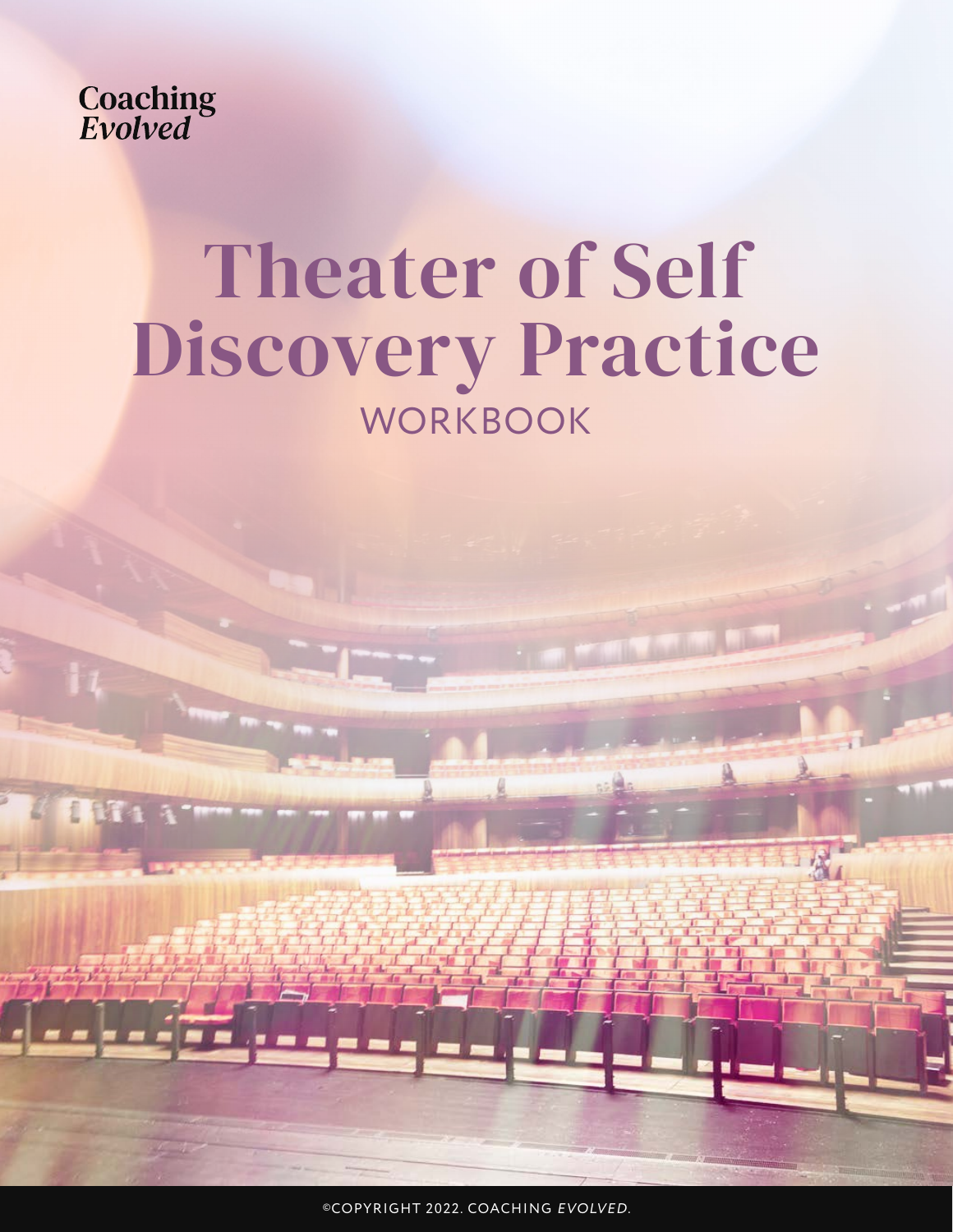### THEATER OF **SELF DISCOVERY**

Welcome to the **Theater of Self Discovery**, which we will often refer to as simply **'the Theater'**.

Shakespeare's quote, "all the world's a stage," continues, "and all the men and women merely players; they have their exits and their entrances; and one man in his time plays many parts…" Shakespeare was onto something, and this idea is a great way of thinking about the Theater.

This tool is particularly helpful for any situation that triggers a strong emotional reaction in you. These are the situations that often hold the greatest potential for our growth if we are willing to be present with the emotions and feelings that aren't comfortable instead of numbing them or wishing you could change something that already happened.

Learning to be the objective witness of your behavior and patterns takes some practice, and it's one of the most powerful steps we can take toward personal mastery.

To begin the Theater practice, imagine you are sitting in a movie theater as an observer. Scenes from your present life are playing out on the screen. (Scenes can include just about anything, use the list of questions below to spark some scene ideas from your movie that the observer will be watching.)

Now you are **THE OBSERVER**, watching yourself as if you're acting in a movie, playing a role. It's important to spend some time on this step, visualizing the scene, and not rush it. That's the only way to get the full picture of what's playing out.

Below, you will find several questions for contemplation and writing space that you can use to take note of some of the things you've observed. It's recommended to spend **30 minutes** visualizing the scenes and the emotions, the behaviors and sensations that arise with each, and noting what you see.

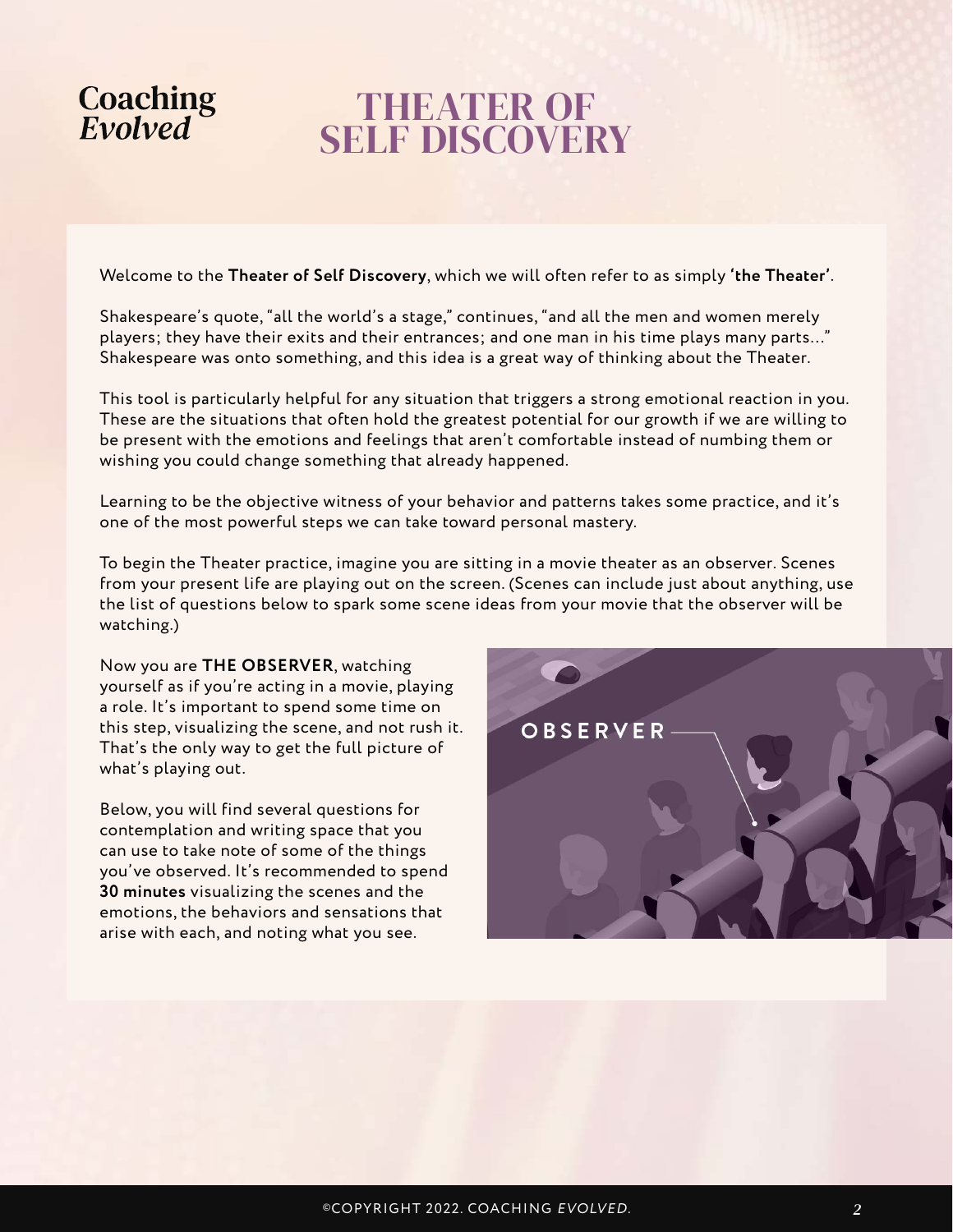| 2. How does ___________________see and feel about herself/himself/themself?                                 |
|-------------------------------------------------------------------------------------------------------------|
|                                                                                                             |
| feels about it?                                                                                             |
|                                                                                                             |
| 4. What kind of work is _____________ doing and how is she feeling about her work?                          |
|                                                                                                             |
| 5. What negative emotions and disempowering thoughts come up most often in _____________'s life?            |
|                                                                                                             |
| 6. What situations are playing out that trigger each of those negative emotions and disempowering thoughts? |
|                                                                                                             |
| 7. What does _______________ say and do when experiencing each of the negative emotions and                 |
| disempowering thoughts?                                                                                     |
|                                                                                                             |
| _most need or desire that she doesn't currently have?                                                       |
|                                                                                                             |
| 9. What else are you observing that feels important to note?                                                |
|                                                                                                             |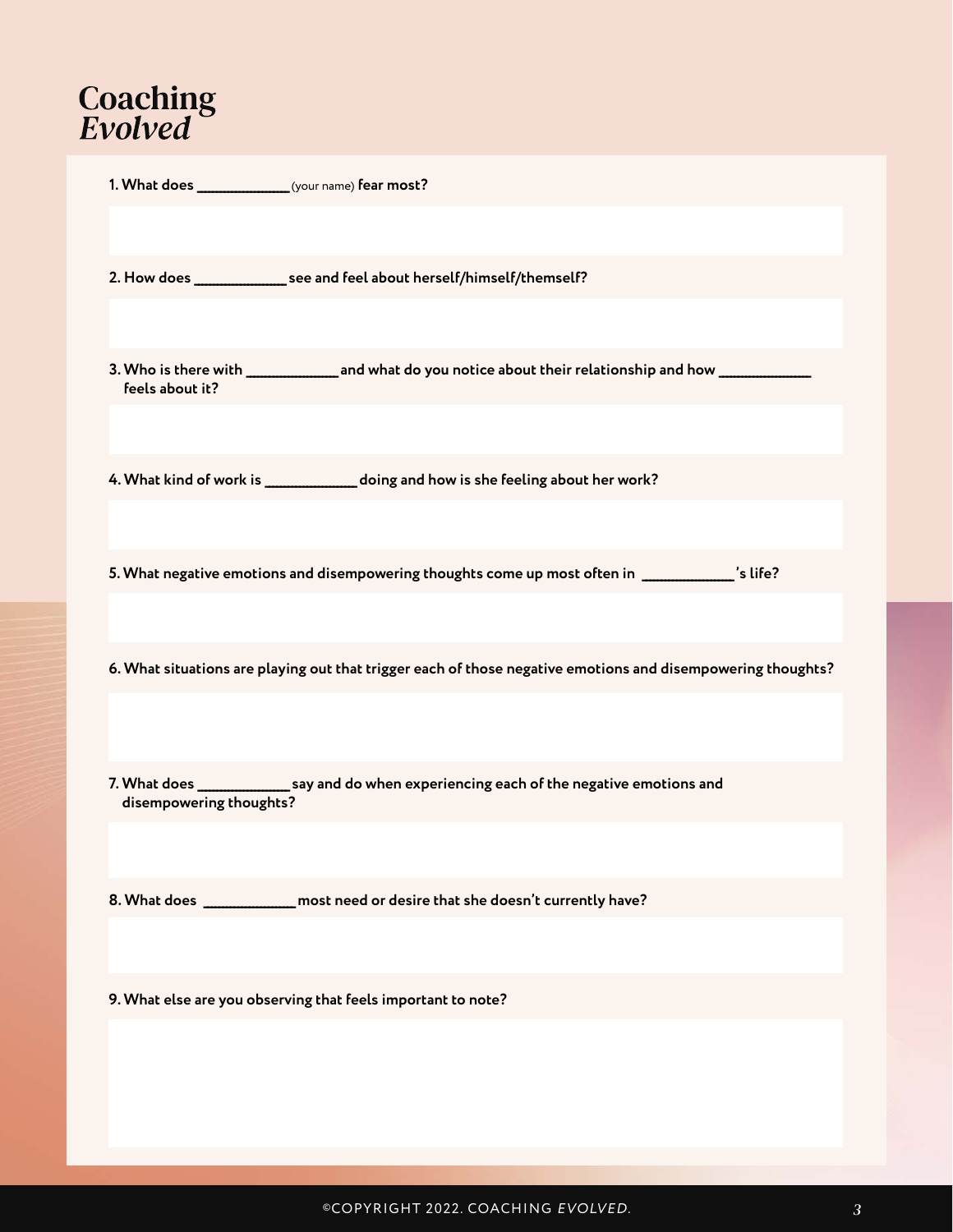### **OKAY, STEP OUT OF THE OBSERVER ROLE NOW. WELCOME BACK!**

You may be wondering what to do with the awareness you now have. With expanded awareness comes expanded choices that are available to you.

Now, we add a new role to step into: **THE DIRECTOR.** As the director, you get to direct you as the actor in the scene, and change any area of your life. At any moment, we can choose a new direction; choose to break a pattern that prevents us from having what we really want, choose to end a relationship that no longer feels like a match to what we desire in partnership, choose to reinvent our business or transition to a new job. We all have more power than we give ourselves credit for, and this next practice will tap you into that power.



In this practice, you will choose a scene from the Theater of Self Discovery that you would like to transform. The scene can focus on a relationship, a situation that sparks a strong emotional reaction, a behavior or pattern that keeps showing up that you want to change, For example, a scene could be a recurring fight in a romantic relationship, or anxiety and fear you get stuck in when your boss asks you to lead a meeting. Choose a scene to focus on with a situation you most want to change.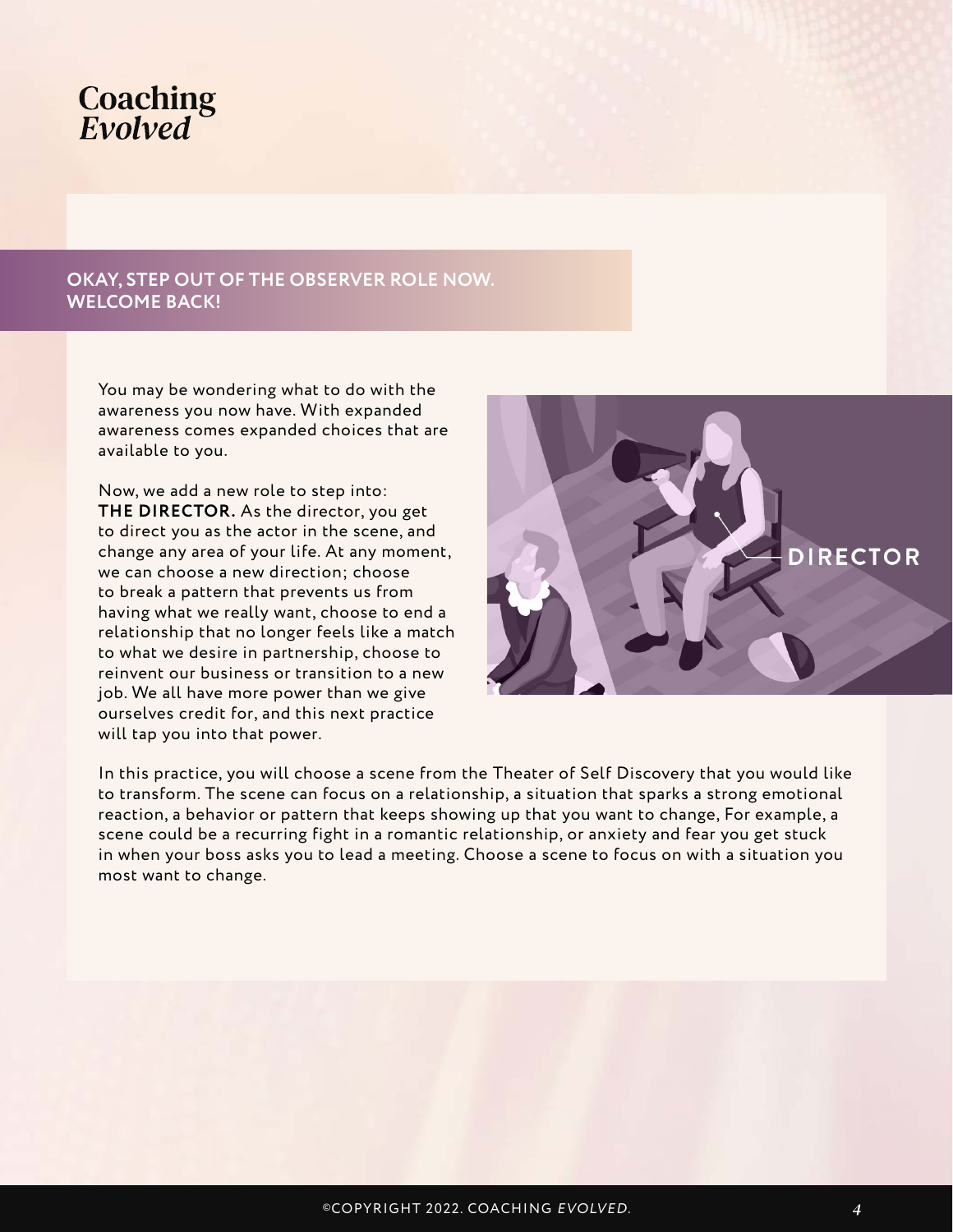

In a Scene there are Actor's Notes and Director's Notes. In the Actor's Notes, step into the role of you as **AN ACTOR,** playing a character in the scene. We often take on different characteristics, traits, archetypes, and personas in different areas of our lives to manage how we are perceived in a situation or environment.

You may have a completely different way of being with your parents than you do at work or in a romantic relationship. You may show up in an empowered, strong way in one, and in a codependent and needy way in another. Remember though that you are not any one of these behaviors, characteristics or personas they do not define you. The Actor's Notes give you a chance to explore your feelings, thoughts, patterns, and ways of being in a scene.

After completing the Actor's Notes, step out of the role of actor and into the role of director. From this space, you'll be directing the scene and creating changes using the Director's Notes.

The guiding questions in the Actor's Notes and Director's Notes are meant to get you started in this process, but feel free to play with it and make it your own.

Keep in mind that like any practice, there is never a right or wrong, and I'm just here to support you in tapping into your inner wisdom. Each situation is so unique and the more you engage in self discovery practices to make changes to your life, the more your awareness will expand along with your intuitive knowing of how to direct any scene.

**This next part of the practice will guide you to break old patterns, transform situations that you've outgrown or feel disempowered in, and create the life you want your future self to have.**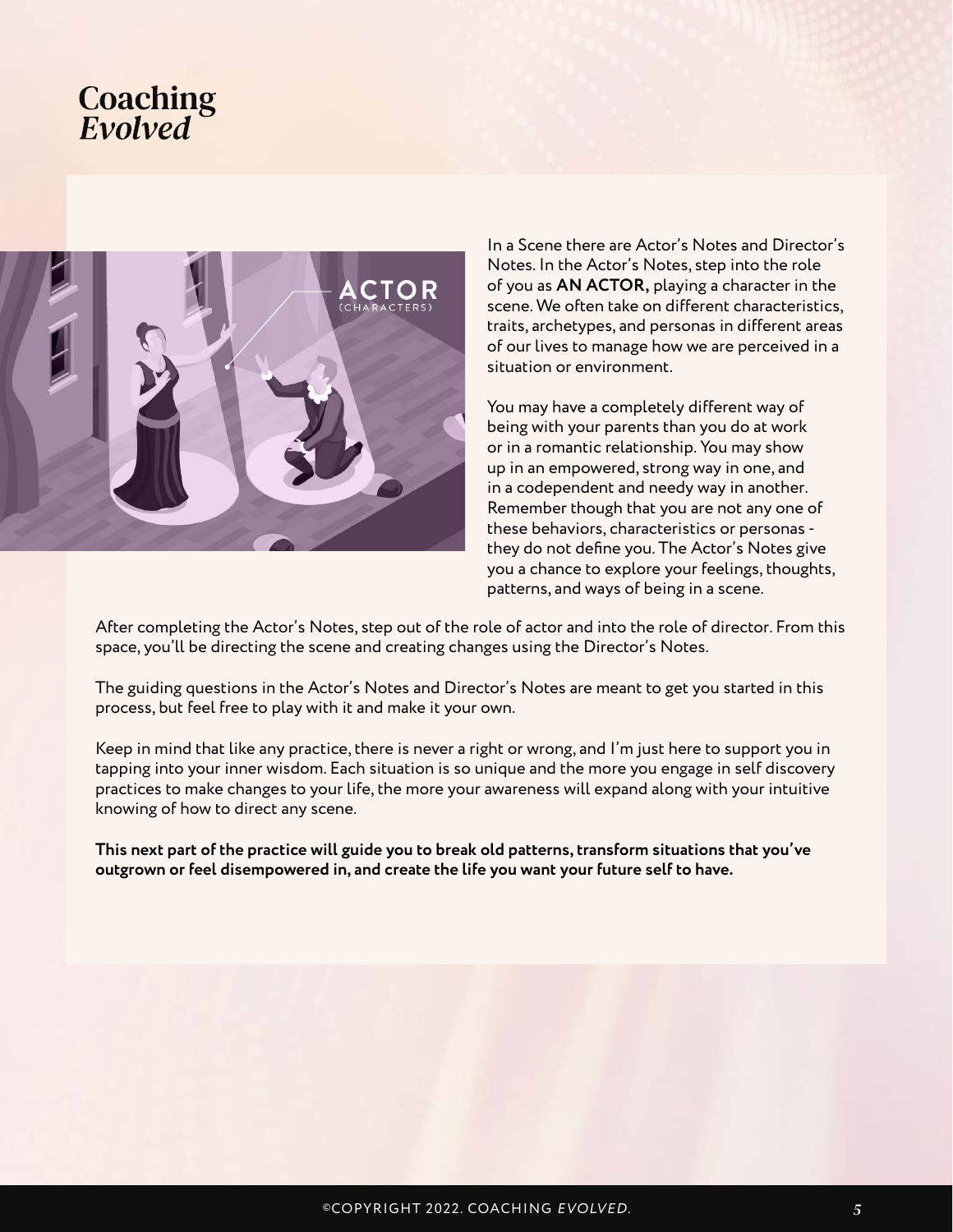

#### **THE SCENE**

Step into the observer role and briefly describe the scene as you see it playing out. (Note that you refer to yourself in third person whenever you are in the observer role.)

#### **THE ACTOR'S NOTES**

Step into being the actor, and reflect on and answer some questions about the role you are playing in the scene you chose to focus on. Not all questions will be relevant to your scene so just answer the ones that do and skip what doesn't fit.

**What is your way of being in this scene? How are you reacting or behaving?**

**What are you choosing to believe about yourself and/or another person in the scene?**

**How do you feel in this scene? Describing any emotions as specifically as possible will help you see them as temporary, passing clouds in the sky instead of as part of the sky.**

**What impact does your reaction, your feelings, your behavior, and/or what you're choosing to believe have on your life and the lives of anyone else in the scene?**

**What do you really want that you believe you don't have in this scene? It could be something you want from another person or a wish that you believe would change the situation.**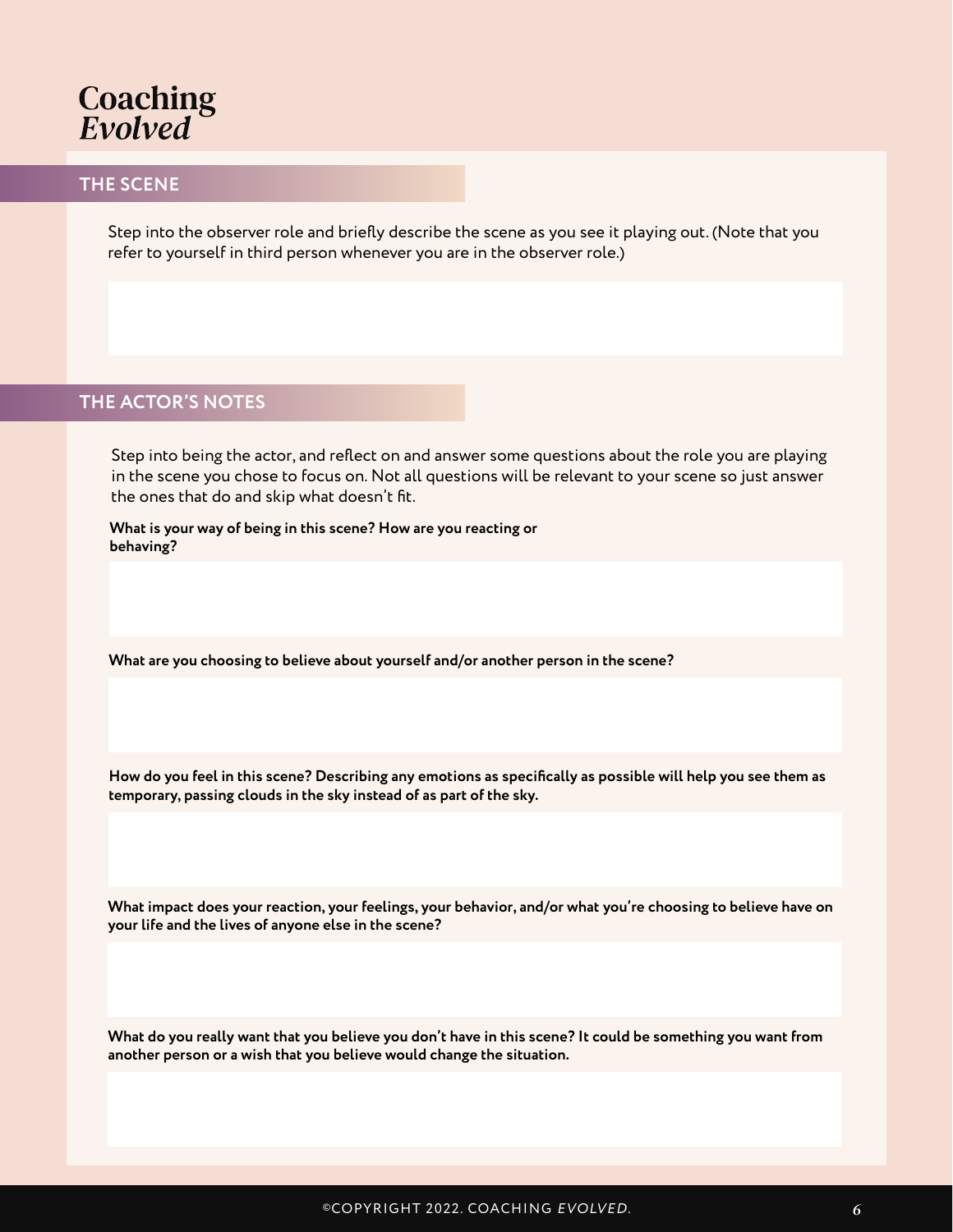**What is the emotion you believe you will experience if what you wish would happen in this scene came true?**

**How/What can you offer yourself compassion, acceptance, or forgiveness for in this scene?**

### **DIRECTOR'S NOTES**

Next, you will step into the director role, and direct **\_\_\_\_\_\_\_\_\_\_\_\_\_\_\_\_**(your name) to make alternative choices and show up differently moving forward to create powerful changes that make her dream future available. Not all questions will be relevant to your scene so just answer the ones that do and skip what doesn't fit.

**What would you have\_\_\_\_\_\_\_\_\_\_\_\_\_\_\_\_do in this scene instead?**

**How can \_\_\_\_\_\_\_\_\_\_\_\_\_\_\_\_give herself what she wishes she had in this scene?**

**How can \_\_\_\_\_\_\_\_\_\_\_\_\_\_\_\_show up and express herself in this scene that is in alignment with the way she wants to feel?**

**What is available to \_\_\_\_\_\_\_\_\_\_\_\_\_\_\_\_in her life when she makes these changes?**

**Give this scene a feel-good future ending, and direct\_\_\_\_\_\_\_\_\_\_\_\_\_\_\_\_to make any other changes necessary for that future to be a possibility.**